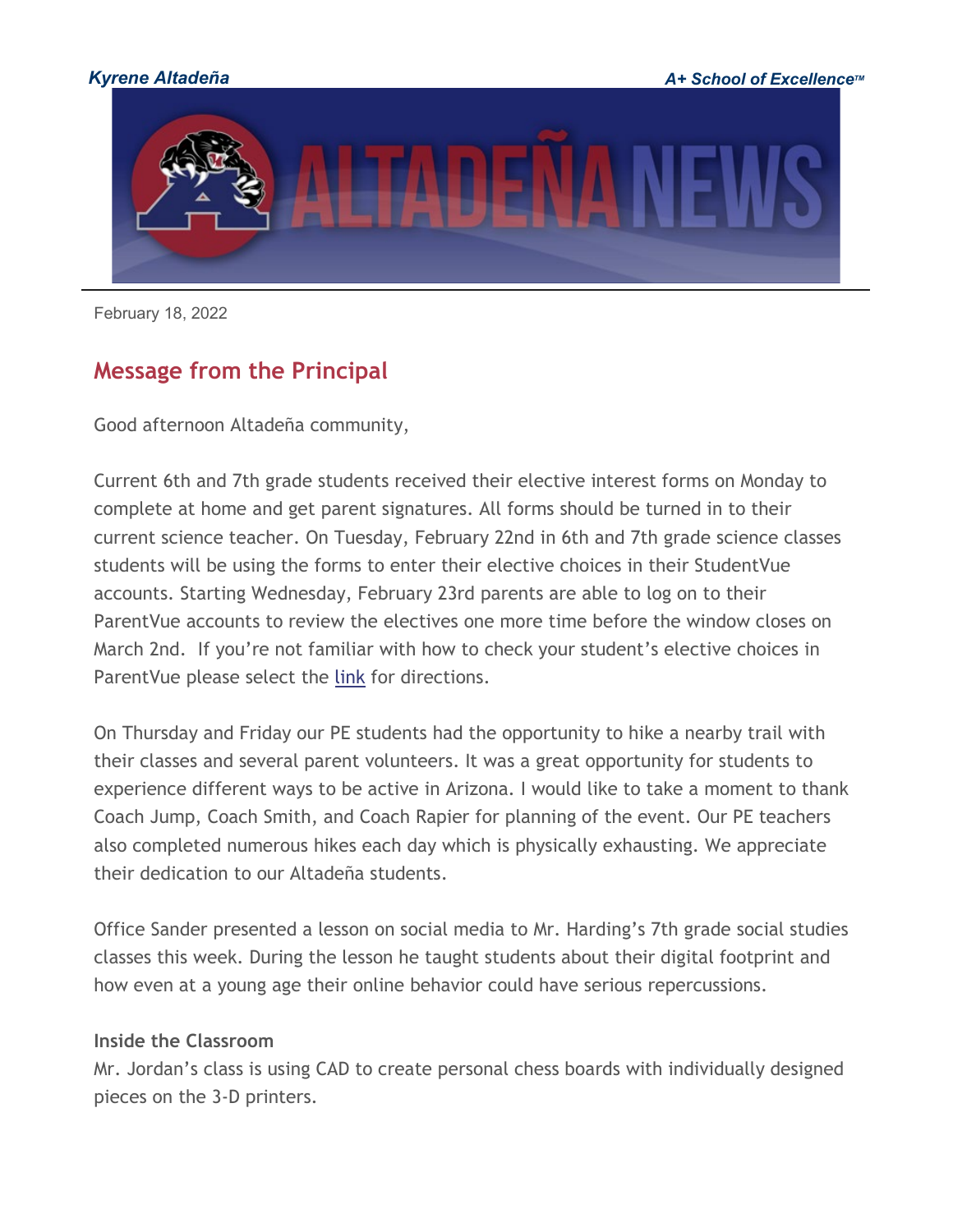In Ms. Strongoli's 7th grade science class students learned about balanced and unbalanced forces.

Frequency charts have been the topic of study in Mr. Brouse's 8th grade math class this week.

Mrs. Kingsley's students started a heredity lab where they looked at inherited traits versus learned traits. Does anyone want to guess if your earlobes being attached is an inherited trait?

Spanish 2 students are creating their dream house while using key vocabulary words. In Mrs. Riggle's FACS class, students completed an applique project on card stock including inspirational quotes and created cake pops on Valentine's Day (See below.)

## **Erica Modzelewski, M. Ed. | Principal**





## **Learning Lab is in session**

Learning Lab provides students with a quiet place to work on homework or get help from Altadeña teachers. Sessions are held in the Altadeña library.

Tuesday & Thursday mornings from 7:30 – 8:10 am Tuesday & Thursday afternoons from 3:05 – 4:00 pm All students must be picked up promptly at 4:00 pm.

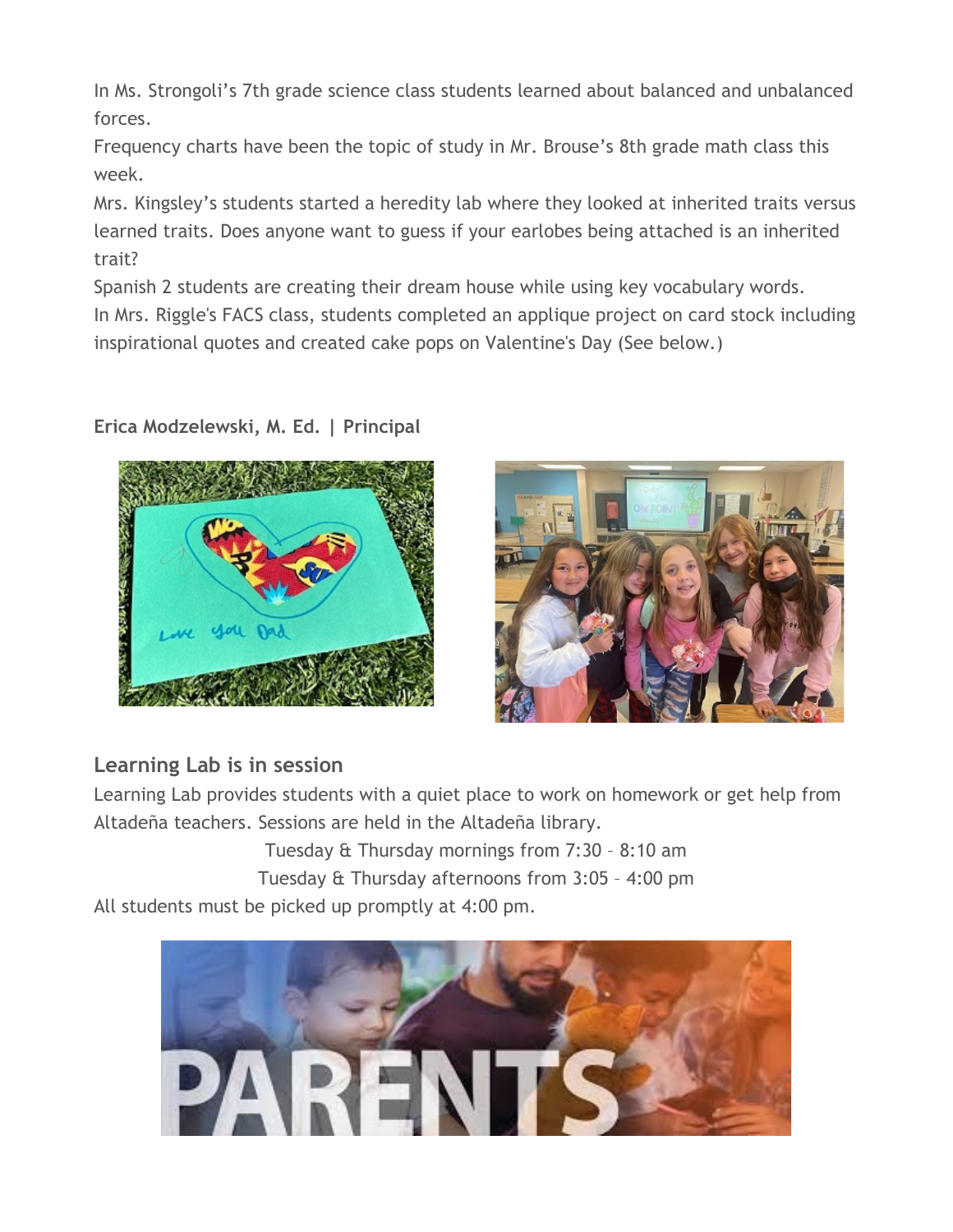#### Parent/Teacher Conferences Next Week

Parent/Teacher Conferences will take place on 2/23/22 and 2/24/22 via Zoom. Conference times on 2/23 are from 1:30pm -7:00pm, ending at 7:00pm. Times on Thursday are from 1:30pm-3:00 pm. Please note that both Wednesday, 2/23 and Thursday, 2/24 are early release days, with dismissal at 1:05pm.

#### **Cerritos Book Fair Next Week**

The Cerritos PTO is hosting a book fair in the Community Room next week, located in the shared Media Center. Altadena students are welcome to visit after school each day. Please note: cash is not accepted at the book fair. Only debit cards, credit cards and Scholastic e-Wallets will be accepted. Please see information below regarding how to set up an e-Wallet for students.



Please visit [https://www.scholastic.com/bf/cerritos](http://track.spe.schoolmessenger.com/f/a/FKFaHWZnlrm1nHzGYVjtgA%7E%7E/AAAAAQA%7E/RgRj8VDBP0QmaHR0cHM6Ly93d3cuc2Nob2xhc3RpYy5jb20vYmYvY2Vycml0b3NXB3NjaG9vbG1CCmIDQR0QYvvHBYdSEHNyYXRoQGt5cmVuZS5vcmdYBAAAAAE%7E) to get started.

## **8th Grade Families: Tempe Union Summer Academy Information**



SESSION I: Tuesday, May 24 - Friday, June 10, 2022 SESSION II: Monday, June 13 - Wednesday, June 29, 2022



**CLASS 1: Begins May 2-27, 2022 CLASS 2: Begins May 30 - June 24, 2022** 

**SUMMER EDUCATION ACADEMY LEADERSHIP** 

Stephaine Frimer, Online Learning Director

Registration information is available on the Tempe Union website at www.TempeUnion.org/SEA-In-Person | www.TempeUnion.org/SEA-Online or in the Guidance Department at all home high schools.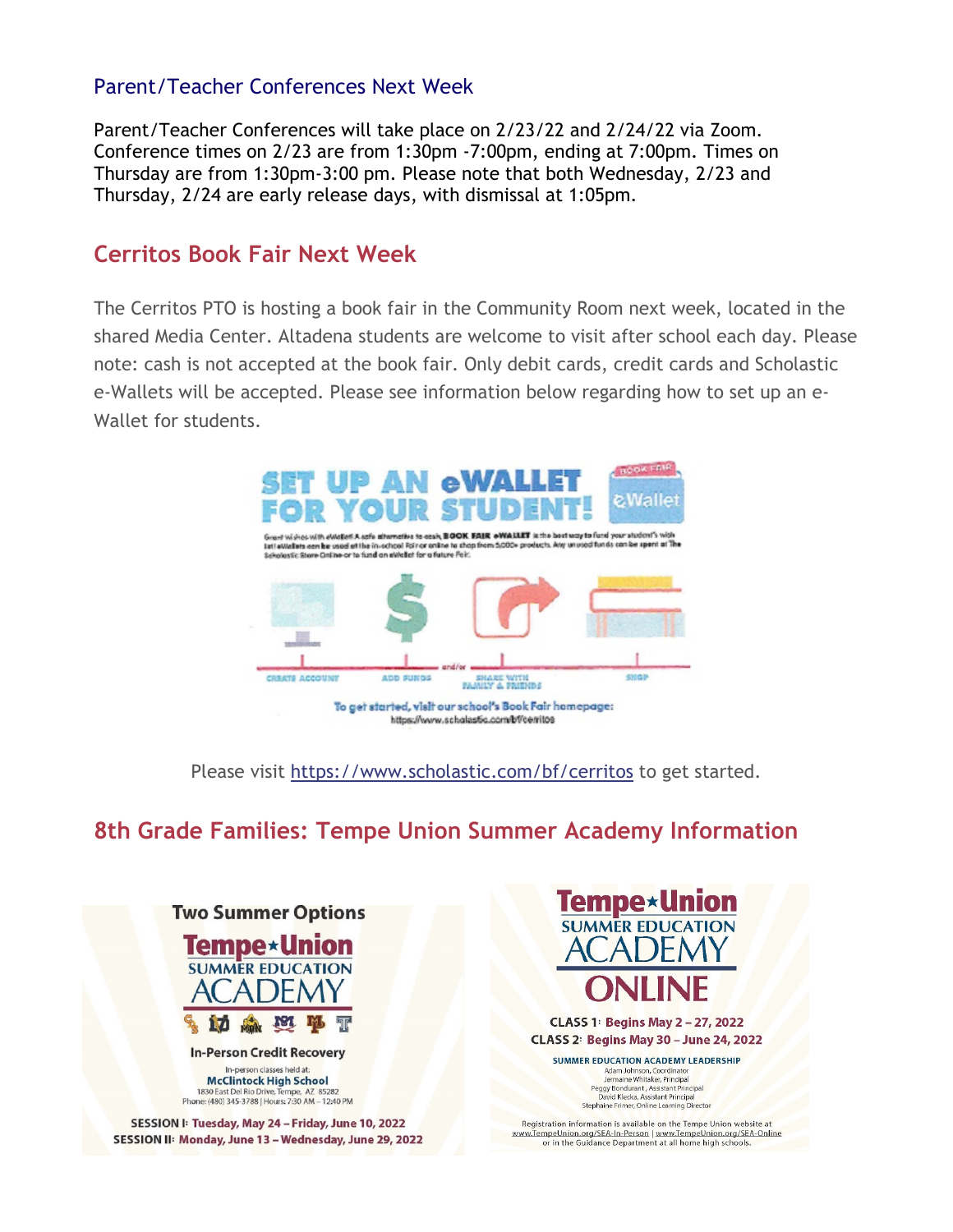Please visit [www.TempeUnion.org/SEA-In-Person](http://track.spe.schoolmessenger.com/f/a/JD2KcQpT8V3DeRczxKU6GQ%7E%7E/AAAAAQA%7E/RgRj8VDBP0QoaHR0cHM6Ly93d3cudGVtcGV1bmlvbi5vcmcvU0VBLUluLVBlcnNvblcHc2Nob29sbUIKYgNBHRBi-8cFh1IQc3JhdGhAa3lyZW5lLm9yZ1gEAAAAAQ%7E%7E) and/or [www.TempeUnion.org/SEA-](http://track.spe.schoolmessenger.com/f/a/3SJrS0IrG5bkD1w0Sr5PCg%7E%7E/AAAAAQA%7E/RgRj8VDBP0QlaHR0cHM6Ly93d3cudGVtcGV1bmlvbi5vcmcvU0VBLU9ubGluZVcHc2Nob29sbUIKYgNBHRBi-8cFh1IQc3JhdGhAa3lyZW5lLm9yZ1gEAAAAAQ%7E%7E)[Online](http://track.spe.schoolmessenger.com/f/a/3SJrS0IrG5bkD1w0Sr5PCg%7E%7E/AAAAAQA%7E/RgRj8VDBP0QlaHR0cHM6Ly93d3cudGVtcGV1bmlvbi5vcmcvU0VBLU9ubGluZVcHc2Nob29sbUIKYgNBHRBi-8cFh1IQc3JhdGhAa3lyZW5lLm9yZ1gEAAAAAQ%7E%7E) for all the information.

## Kyrene Visioning Survey

Kyrene School District is beginning a community-wide strategic planning process to help shape the future of the District. One of the most important components of this work is to hear from families and staff. An email invitation will go out Wednesday, February 23 from K12Insight on behalf of the Kyrene School District to participate in the visioning survey. This survey will help guide Kyrene's Strategic Planning Team as they work to develop a blueprint for progress in Kyrene School District. You can take the survey on a computer or mobile device. If you do not see the email invitation, check your spam folder. If you still cannot find it, contact [west@k12insight.com](mailto:west@k12insight.com) for technical assistance.



## **The Freshman Football Team**

Coaches from Desert Vista will be on campus for our 8th grade lunches on Wednesday, March 2nd. They will be talking to any student interested in the Freshman Football Team at DV for the 22/23 school year.

## **Spring Sports**

Our Spring Sports are underway, and practices have begun.

Track and Field will be practicing next week on Tuesday afternoon from 3:30pm to 5pm. On Wednesday and Thursday, the team will practice in the mornings from 6:20am to 7:45am, due to parent/teacher conferences. Please remember to send your student with water and they should bring something to eat afterwards. They can also always get breakfast at school, free of charge.

Baseball and Basketball will be practicing Tuesday through Friday from 3:30pm to 5pm next week.